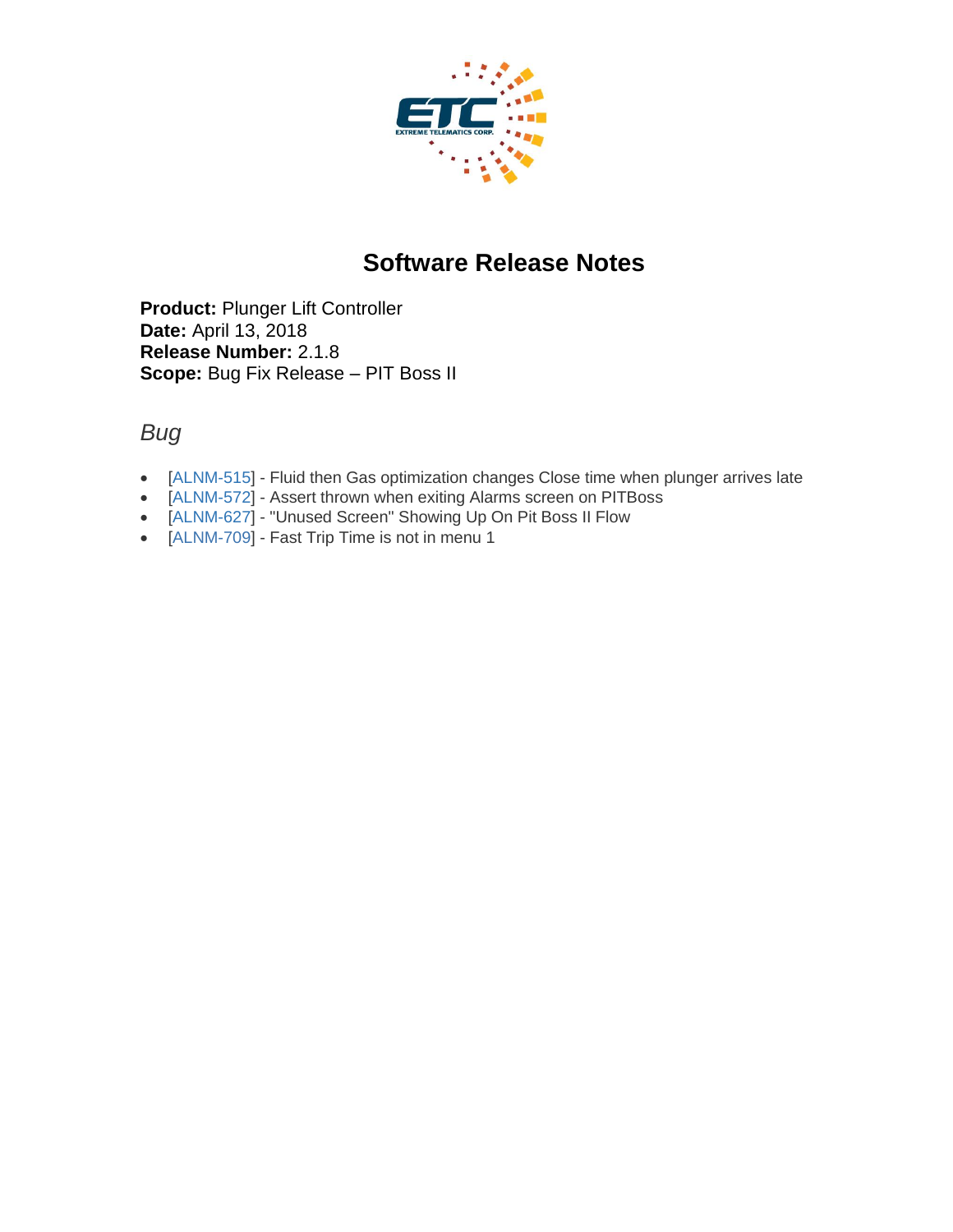

# **Software Release Notes**

**Product:** Plunger Lift Controller **Date:** December 6, 2016 **Release Number:** 2.1.0 **Scope:** Bug Fix Release – PIT Boss II

#### *Bug*

- [\[ALNM-302\]](http://jira.etcorp.int/browse/ALNM-302) LP Switch doesn't work in Pit Boss II Simulator
- [\[ALNM-320\]](http://jira.etcorp.int/browse/ALNM-320) PIT Boss II Simulator DP Switch Not Working
- [\[ALNM-567\]](http://jira.etcorp.int/browse/ALNM-567) Newer AST Sensors have changed their warm up time
- [\[ALNM-574\]](http://jira.etcorp.int/browse/ALNM-574) Sysdef error 25 (Sasquatch Set Time Fail) would always get flagged on simulator when PAS configured for velocity
- [\[ALNM-434\]](http://jira.etcorp.int/browse/ALNM-434) When switching between the normal and expert version on the simulator the config params are not updated.
- [\[ALNM-444\]](http://jira.etcorp.int/browse/ALNM-444) Modbus heavy traffic test caused Assert
- [\[ALNM-458\]](http://jira.etcorp.int/browse/ALNM-458) Well Master Model 600 Reset
- [\[ALNM-483\]](http://jira.etcorp.int/browse/ALNM-483) Remote access lockup
- [\[ALNM-487\]](http://jira.etcorp.int/browse/ALNM-487) Certain Modbus Writes are Not Working as Expected
- [\[ALNM-488\]](http://jira.etcorp.int/browse/ALNM-488) Target Rise setting screen is not displayed when configuring the low rise feature
- [\[ALNM-493\]](http://jira.etcorp.int/browse/ALNM-493) Line/Tubing Sensor remain on even after being turned off in UI
- [\[ALNM-496\]](http://jira.etcorp.int/browse/ALNM-496) The modbus daily log reset coil is not working

#### *New Feature*

- [\[ALNM-460\]](http://jira.etcorp.int/browse/ALNM-460) Enable Timer Optimization on PIT Boss II Controllers
- [\[ALNM-560\]](http://jira.etcorp.int/browse/ALNM-560) Autocatcher delay can not be set via modbus
- [\[ALNM-570\]](http://jira.etcorp.int/browse/ALNM-570) Hide the fast trip setting from the menu 1 options
- [\[ALNM-272\]](http://jira.etcorp.int/browse/ALNM-272) Return an error code in Slave Access Error Modbus registers when writing to a locked dataset
- [\[ALNM-386\]](http://jira.etcorp.int/browse/ALNM-386) Improve ETASSERT in jtag mode
- [\[ALNM-416\]](http://jira.etcorp.int/browse/ALNM-416) Enable Menu Auto logout regardless of Security Setting
- [\[ALNM-453\]](http://jira.etcorp.int/browse/ALNM-453) Modbus Fix Autologout
- [\[ALNM-368\]](http://jira.etcorp.int/browse/ALNM-368) Convert logs to store plunger velocity as opposed to rise time
- [\[ALNM-369\]](http://jira.etcorp.int/browse/ALNM-369) Add Sasquatch velocity sensor as new Arrival Sensor type
- [\[ALNM-376\]](http://jira.etcorp.int/browse/ALNM-376) Implement Modbus master on controller for use with the Sasquatch
- [\[ALNM-379\]](http://jira.etcorp.int/browse/ALNM-379) Add UI screen and process control to support Sasquatch on the controller
- [\[ALNM-392\]](http://jira.etcorp.int/browse/ALNM-392) Sasquatch support phase one
- [\[ALNM-393\]](http://jira.etcorp.int/browse/ALNM-393) Sasquatch support phase two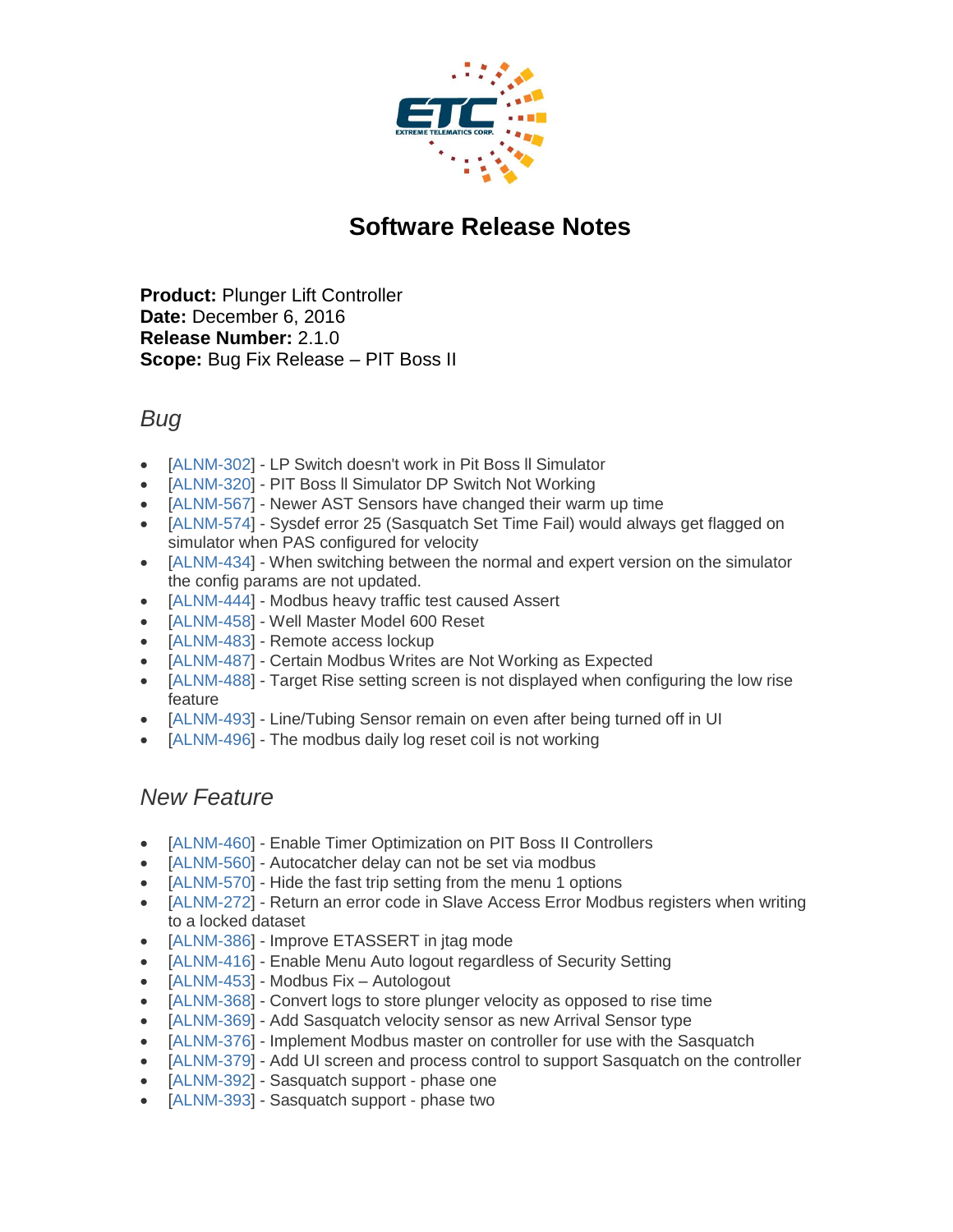

- [\[ALNM-413\]](http://jira.etcorp.int/browse/ALNM-413) Create Velocity Optimization mode
- [\[ALNM-492\]](http://jira.etcorp.int/browse/ALNM-492) Support latest Sasquatch velocity code enumeration
- [\[ALNM-506\]](http://jira.etcorp.int/browse/ALNM-506) Add additional fields to version number
- [\[ALNM-508\]](http://jira.etcorp.int/browse/ALNM-508) Automation Testing Framework
- [\[ALNM-512\]](http://jira.etcorp.int/browse/ALNM-512) Use Surface Velocity to describe velocity from a Sasquatch
- [\[ALNM-525\]](http://jira.etcorp.int/browse/ALNM-525) Display modbus errors in status window and cycle log
- [\[ALNM-530\]](http://jira.etcorp.int/browse/ALNM-530) Modbus over TCP server in simulator